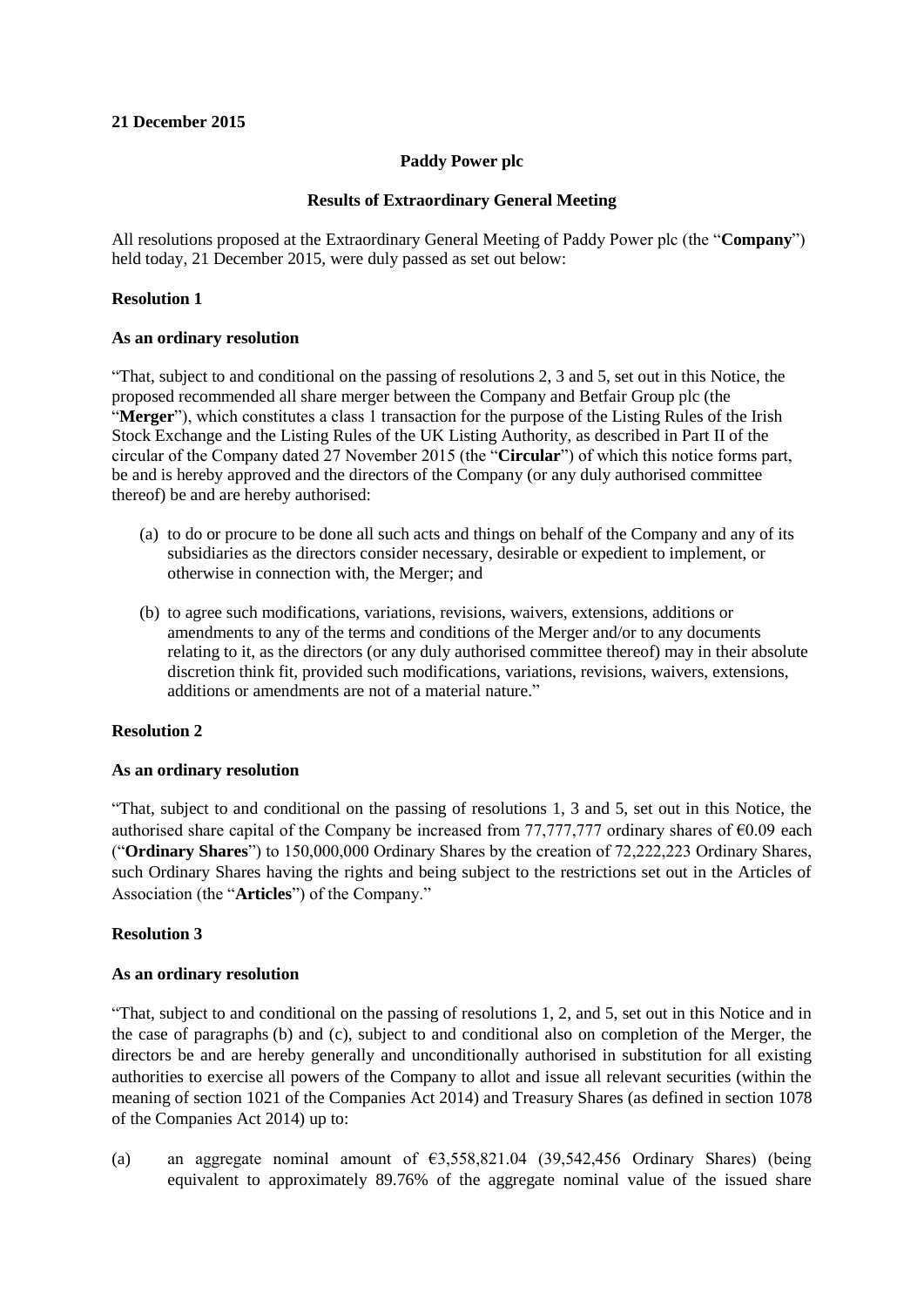capital of the Company at close of business on 25 November 2015), being the shares to be allotted pursuant to the Merger;

- (b) an aggregate nominal amount of  $\epsilon$ 2,482,832.47 (27,587,027 Ordinary Shares) being equivalent to approximately 33% of the aggregate nominal value of the expected issued share capital of the Company immediately following Completion; and
- (c) in connection with an allotment pursuant to an offer by way of a Rights Issue (as defined in Resolution 4), an aggregate nominal amount of  $64,965,664.95$  (55,174,055 Ordinary Shares) (after deducting from such limit any relevant securities allotted under paragraph (b) above), being equivalent to approximately 66% of the aggregate nominal value of the expected issued share capital of the Company immediately following Completion.

The authority hereby conferred shall expire at the earlier of the date of the next Annual General Meeting of the Company or 20 December 2016 unless previously renewed, varied or revoked by the Company in general meeting. Provided, however, that the Company may make an offer or agreement before the expiry of this authority, which would or might require any such securities to be allotted or issued after this authority has expired, and the directors may allot and issue any such securities in pursuance of any such offer or agreement as if the authority conferred hereby had not expired."

# **Resolution 4**

# **As a special resolution**

"That, subject to and conditional on completion of the Merger, for the purposes of Article 8(d) of the Articles of Association as in force at the date of this resolution, the directors be and are hereby empowered pursuant to section 1022 of the Companies Act 2014 to allot equity securities (as defined in section 1023 of that Act) and Treasury Shares (as defined in section 1078 of the Companies Act 2014) for cash, pursuant to the authority conferred by resolution 3 as if sub-section (1) of section 1022 did not apply to any such allotment, provided that, pursuant to Article 8(d)(ii) of the Articles this power shall be limited to:

- (a) the allotment of equity securities in connection with a rights issue in favour of the holders of ordinary shares (including rights to subscribe for, or convert into, ordinary shares) where the equity securities respectively attributable to the interests of such holders are proportional (as nearly as may be) to the respective numbers of ordinary shares held by them (but subject to such exclusions or other arrangements as the directors may deem necessary or expedient to deal with fractional entitlements that would otherwise arise, or with legal or practical problems under the laws of, or the requirements of any recognised regulatory body or any stock exchange in, any territory, or otherwise) a ("**Rights Issue**"); and
- (b) the allotment (otherwise then pursuant to sub-paragraphs (a) above) of equity securities up to a maximum aggregate nominal value of  $\epsilon$ 752,373.48 (8,359,705 Ordinary Shares) being equivalent to approximately 10% of the aggregate nominal value of the expected issued share capital of the Company immediately following Completion.

The authority conferred by this resolution shall expire at the earlier of the date of the next Annual General Meeting of the Company or 20 December 2016, unless previously renewed, varied or revoked; provided that the Company may make an offer or agreement before the expiry of this authority, which would or might require any such securities to be allotted after this authority has expired, and in that case, the directors may allot equity securities in pursuance of any such offer or agreement as if the authority conferred hereby had not expired."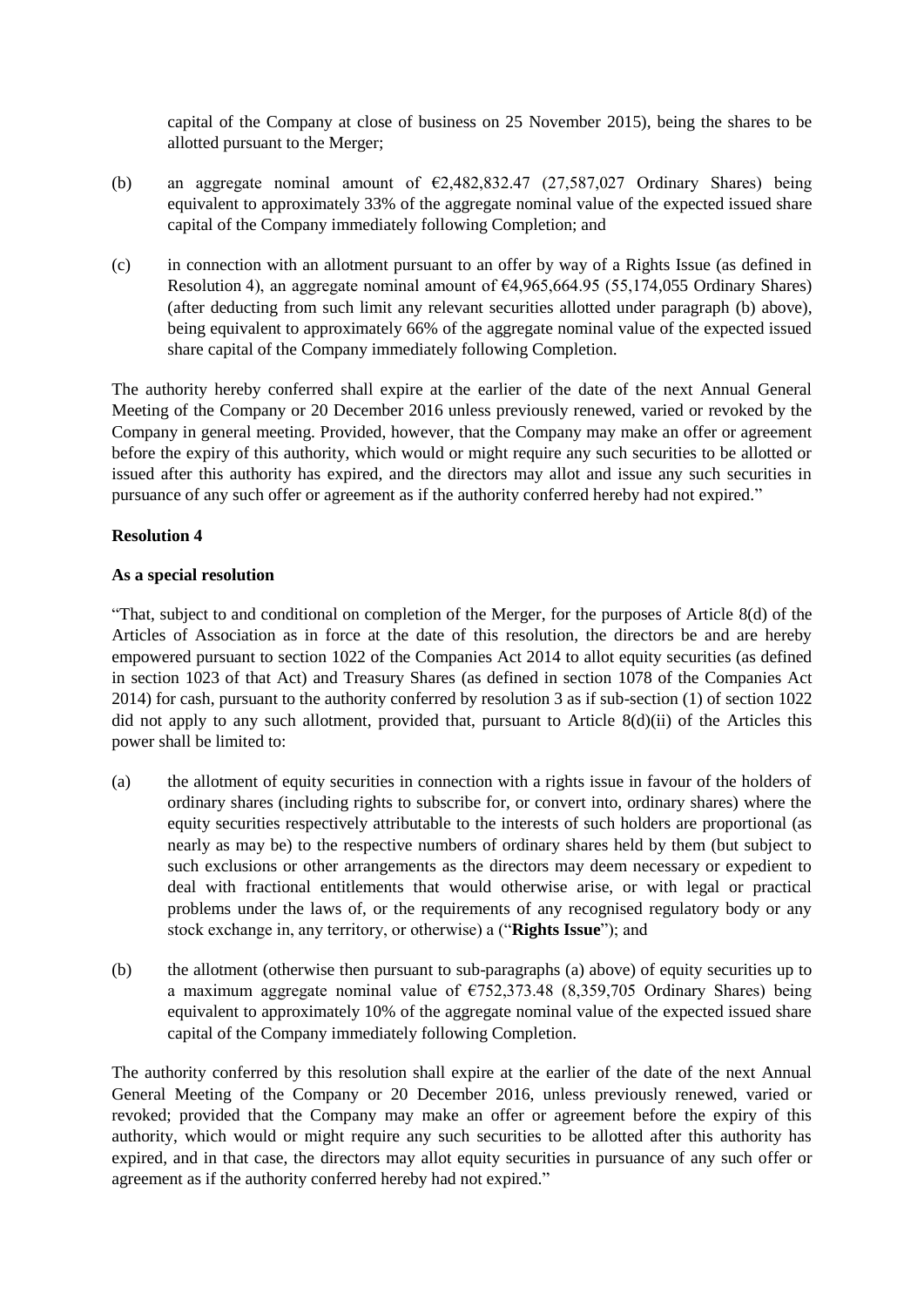# **Resolution 5**

## **As a special resolution**

"That, subject to and conditional on the passing of resolutions 1, 2 and 3 set out in this Notice and the approval of the Registrar of Companies, the registered name of the Company be changed from "Paddy Power plc" to "Paddy Power Betfair plc" and the Memorandum and Articles be amended to reflect this change of name and that the directors be and are hereby authorised to take all such actions as they see fit to give effect to this resolution."

# **Resolution 6**

# **As a special resolution**

"That, subject to and conditional on the passing of resolutions 1, 2, 3 and 5 set out in this Notice, clause 5 (including the accompanying notes) of the Memorandum of Association of the Company be deleted and replaced with the following new clause 5:

*"The share capital of the Company is €13,500,000, divided into 150,000,000 Ordinary Shares of €0.09 each.""*

# **Resolution 7**

# **As a special resolution**

"That, subject to and conditional on the passing of resolutions 1, 2, 3 and 5 set out in this Notice, Article 2 of the Articles be amended to read as follows:

*"The share capital of the Company is €13,500,000, divided into 150,000,000 Ordinary Shares of €0.09 each.""*

# **Resolution 8**

## **As an ordinary resolution**

"That, subject to and conditional on completion of the Merger, in accordance with section 251(2) of the Companies Act 2014, the compensatory arrangements proposed to be put in place between the Company and its named executive officer in relation to the Merger, as described in Section 11 of Part I of this Circular, be and are hereby approved and the directors be and hereby authorised to take all such actions as they see fit to give effect to this resolution."

# **Resolution 9**

### **As a special resolution**

"That, subject to and conditional on completion of the Merger, to the extent undenominated share capital is created by the Merger:

(a) the share capital of the Company be reduced by the cancellation of an amount of the undenominated capital standing to the credit of the Company's share premium account arising from the issuance of the New Paddy Power Betfair Shares (as defined in the Circular) as the directors may determine and the reserve resulting from the cancellation of the undenominated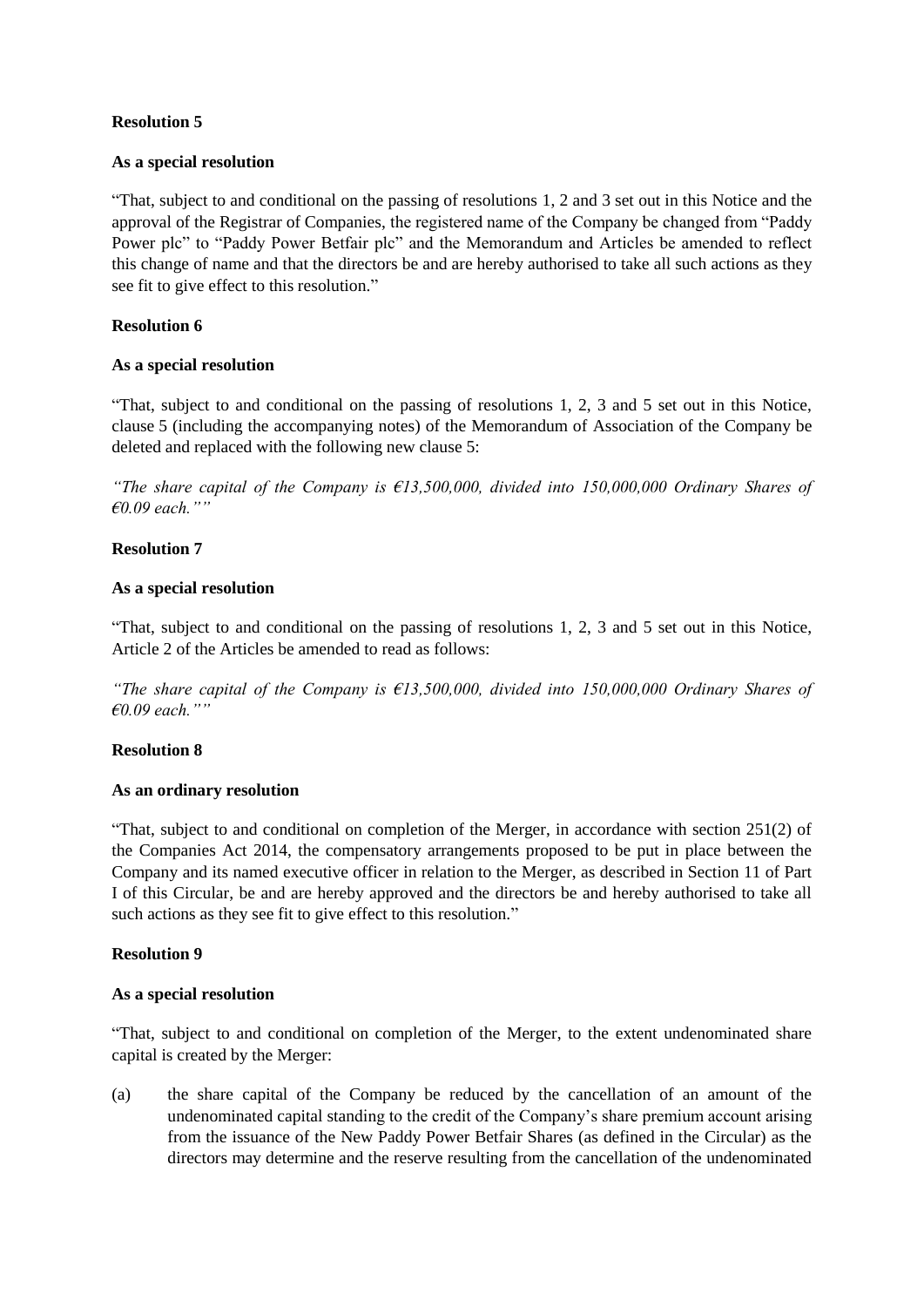capital shall be treated as profits available for distribution as defined by section 117 of the Companies Act 2014; and

(b) the directors be and are hereby authorised to determine, on behalf of the Company the amount of such reduction, provided such amount shall not exceed the amount of undenominated capital created by the issuance of the New Paddy Power Betfair Shares, and proceed to seek the confirmation of the High Court to such reduction of share capital or to determine not to proceed to seek the approval of the High Court at all in pursuance of paragraph (a) above."

## **Resolution 10**

### **As a special resolution**

"That, subject to and conditional on completion of the Merger the Company and/or any subsidiary (as defined by section 7 of the Companies Act 2014) of the Company be and are hereby generally authorised to make market purchases (as defined by section 1072 of the Companies Act 2014) of shares of any class in the Company (the "**Shares**") on such terms and conditions and in such manner as the directors may determine from time to time but subject, however, to the provisions of the Companies Act 2014 and to the following restrictions and provisions:

- (a) the maximum number of ordinary shares authorised to be acquired pursuant to this resolution shall not exceed 10% of the issued share capital of the Company immediately following Completion;
- (b) the minimum price (excluding expenses), which may be paid for any Share shall be an amount equal to the nominal value thereof;
- (c) the maximum price (excluding expenses) which may be paid for any Share in the Company (a "**Relevant Share**") shall be the higher of:
	- (i) the higher of 5% above the average of the closing prices of a Relevant Share taken from the Irish Stock Exchange Daily Official List in Dublin, or the average of the closing prices of a Relevant Share taken from the Official List of the London Stock Exchange, for the five business days prior to the day the purchase is made; and
	- (ii) the amount stipulated by Article 5(1) of the Market Abuse (Buyback and Stabilisation) Regulation (being the value of a Relevant Share calculated on the basis of the higher of the price quoted for:
		- (A) the last independent trade of; and
		- (B) the highest current independent bid or offer for,
		- (C) any number of Relevant Shares on the trading venue where the purchase pursuant to the authority conferred by this resolution will be carried out).

The authority hereby granted shall expire at the earlier of the next Annual General Meeting of the Company or 20 December 2016, unless previously varied, revoked or renewed by special resolution in accordance with the provisions of section 1074 of the Companies Act, 2014. The Company or any such subsidiary may, before such expiry, enter into a contract for the purchase of Shares which would or might be executed wholly or partly after such expiry and may complete any such contract as if the authority conferred hereby had not expired."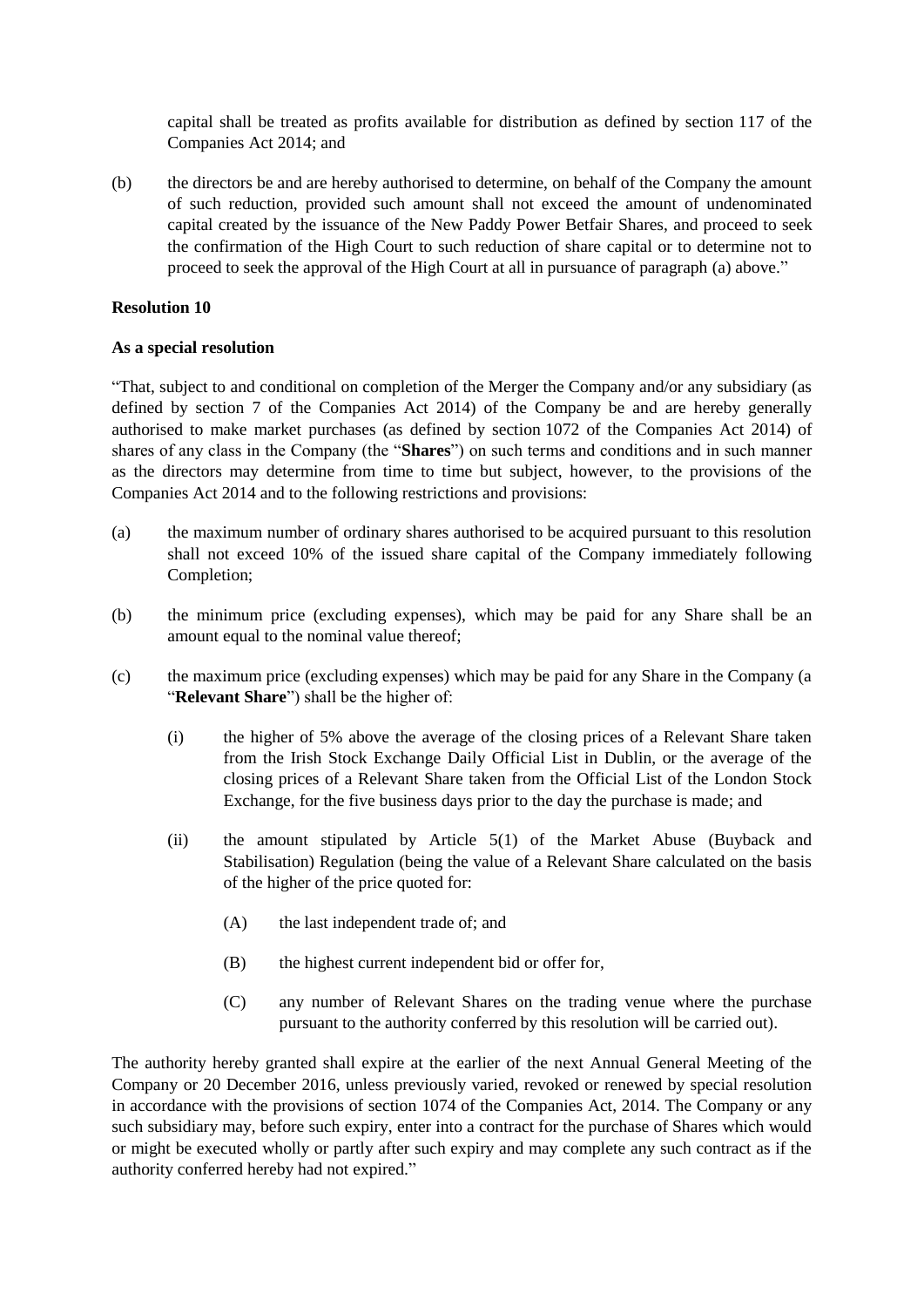# **Resolution 11**

#### **As an ordinary resolution**

"That, subject to and conditional on completion of the Merger, the limit on the ordinary remuneration of the directors in Article 75 of the Articles of the Company be increased from  $\epsilon$ 950,000 to €2,000,000."

## **Resolution 12**

### **As a special resolution**

"That, subject to and conditional on completion of the Merger, the Articles of Association of the Company be and are hereby amended so that the Articles of Association in the form produced to the meeting marked and initialled by the Chairman for the purposes of identification, be adopted in substitution for, and to the exclusion of the existing Articles of the Company."

### **Resolution 13**

#### **As an ordinary resolution**

"That, subject to and conditional on completion of the Merger, approval be and is hereby given for the establishment by the Company of the Paddy Power Betfair 2015 Long Term Incentive Plan (the "**LTIP**"), the principal features of which are summarised in the Circular (which plan includes the provision for the grant of awards and nil cost options), the rules of which are contained in the document produced to the meeting and initialled by the Chairman of the Meeting for the purpose of identification; and that the directors be and are hereby authorised to:

- (a) take all such action or steps (including the making of amendments to the LTIP and the rules thereof as may be necessary) to implement or give effect to the LTIP; and
- (b) establish further plans in other jurisdictions similar in substance to the LTIP but modified to take account of local tax, exchange control or securities laws in overseas territories, provided that any shares made available under any such further plans will be treated as counting towards any limits on individual or overall participation under the LTIP."

### **Resolution 14**

### **As an ordinary resolution**

"That, subject to and conditional on completion of the Merger, approval be and is hereby given for the establishment by the Company of the Paddy Power Betfair 2015 Medium Term Incentive Plan (the "**MTIP**"), the principal features of which are summarised in the Circular (which plan includes the provision for the grant of awards and nil cost options), the rules of which are contained in the document produced to the Meeting and initialled by the Chairman of the meeting for the purpose of identification; and that the directors be and are hereby authorised to:

- (a) take all such action or steps (including the making of amendments to the MTIP and the rules thereof as may be necessary) to implement or give effect to the MTIP; and
- (b) establish further plans in other jurisdictions similar in substance to the MTIP but modified to take account of local tax, exchange control or securities laws in overseas territories, provided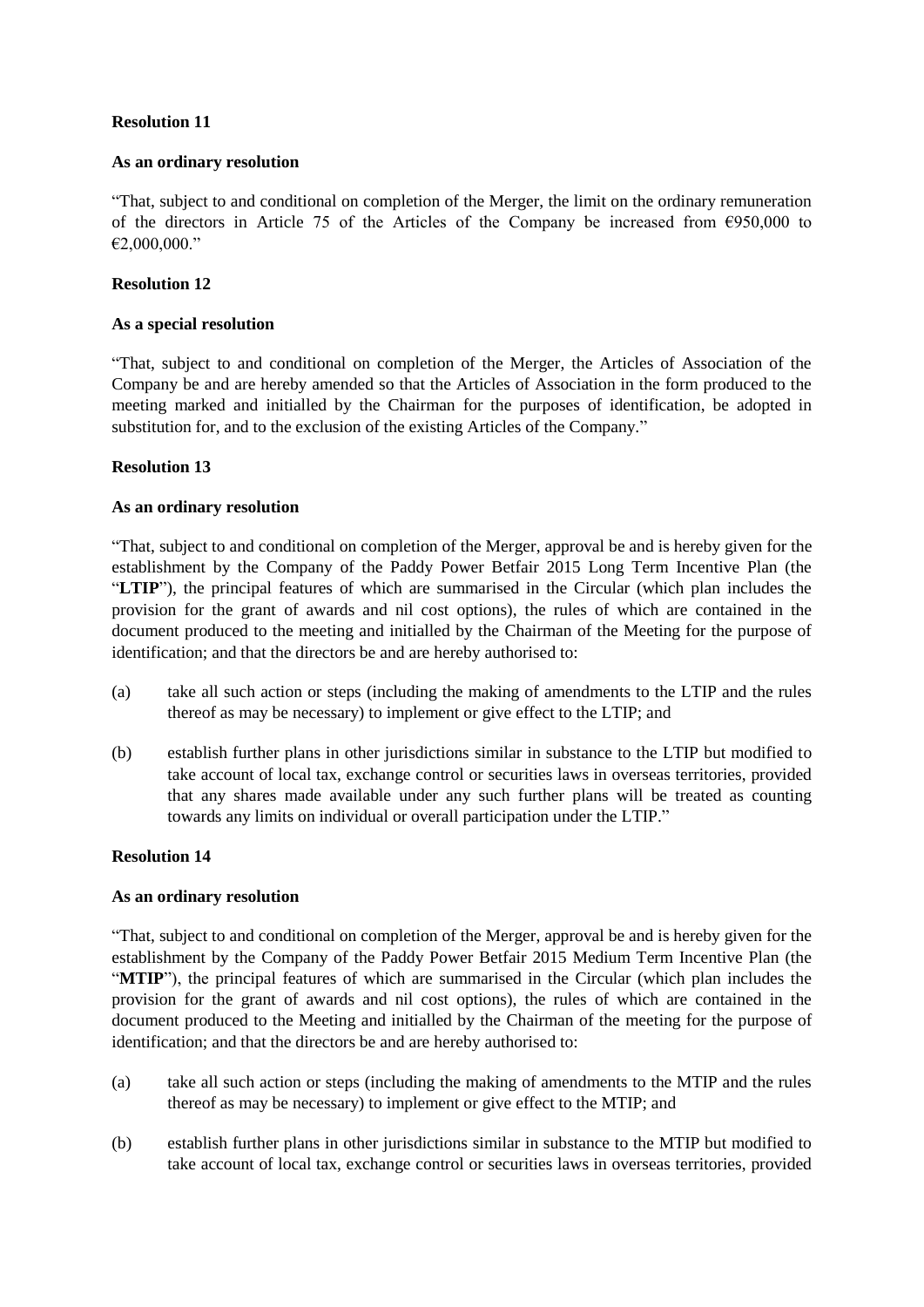that any shares made available under any such further plans will be treated as counting towards any limits on individual or overall participation under the MTIP."

## **Resolution 15**

## **As an ordinary resolution**

"That, subject to and conditional on completion of the Merger, approval be and is hereby given for the establishment by the Company of the Paddy Power Betfair 2015 Deferred Share Incentive Plan (the "**DSIP**"), the principal features of which are summarised in the Circular (which plan includes the provision for the grant of awards and nil cost options), the rules of which are contained in the document produced to the meeting and initialled by the Chairman of the meeting for the purpose of identification; and that the directors be and are hereby authorised to:

- (a) take all such action or steps (including the making of amendments to the DSIP and the rules thereof as may be necessary) to implement or give effect to the DSIP; and
- (b) establish further plans in other jurisdictions similar in substance to the DSIP but modified to take account of local tax, exchange control or securities laws in overseas territories, provided that any shares made available under any such further plans will be treated as counting towards any limits on individual or overall participation under the DSIP."

# **Resolution 16**

### **As an ordinary resolution (Advisory non-binding resolution)**

"Subject to and conditional on completion of the Merger, to receive and consider the Directors' Remuneration Policy report which is set out on pages 220-228 of the Circular."

### **Resolution 17**

### **As an ordinary resolution**

"That, subject to and conditional on completion of the Merger, approval be and is hereby given for: -

- (a) the amendment of the Paddy Power plc Sharesave Scheme so as to allow for the establishment of sub-plans of such scheme in jurisdictions outside of Ireland on the basis that such sub-plans shall be similar in substance to the Paddy Power plc Sharesave Scheme but modified to take account of local tax, exchange control or security laws in such jurisdictions provided that any shares made available under any such further sub-plans will be treated as counting towards any limits on individual or overall participation under the Paddy Power plc Sharesave Scheme; and
- (b) the directors to take all such action or steps (including the making of amendments to the Paddy Power plc Sharesave Scheme and the rules thereof as may be necessary) to implement or allow for the establishment of sub-plans of such scheme.

The rules of the Paddy Power plc Sharesave Scheme containing the relevant amendments are contained in the document produced to the meeting and initialled by the Chairman of the meeting for the purpose of identification."